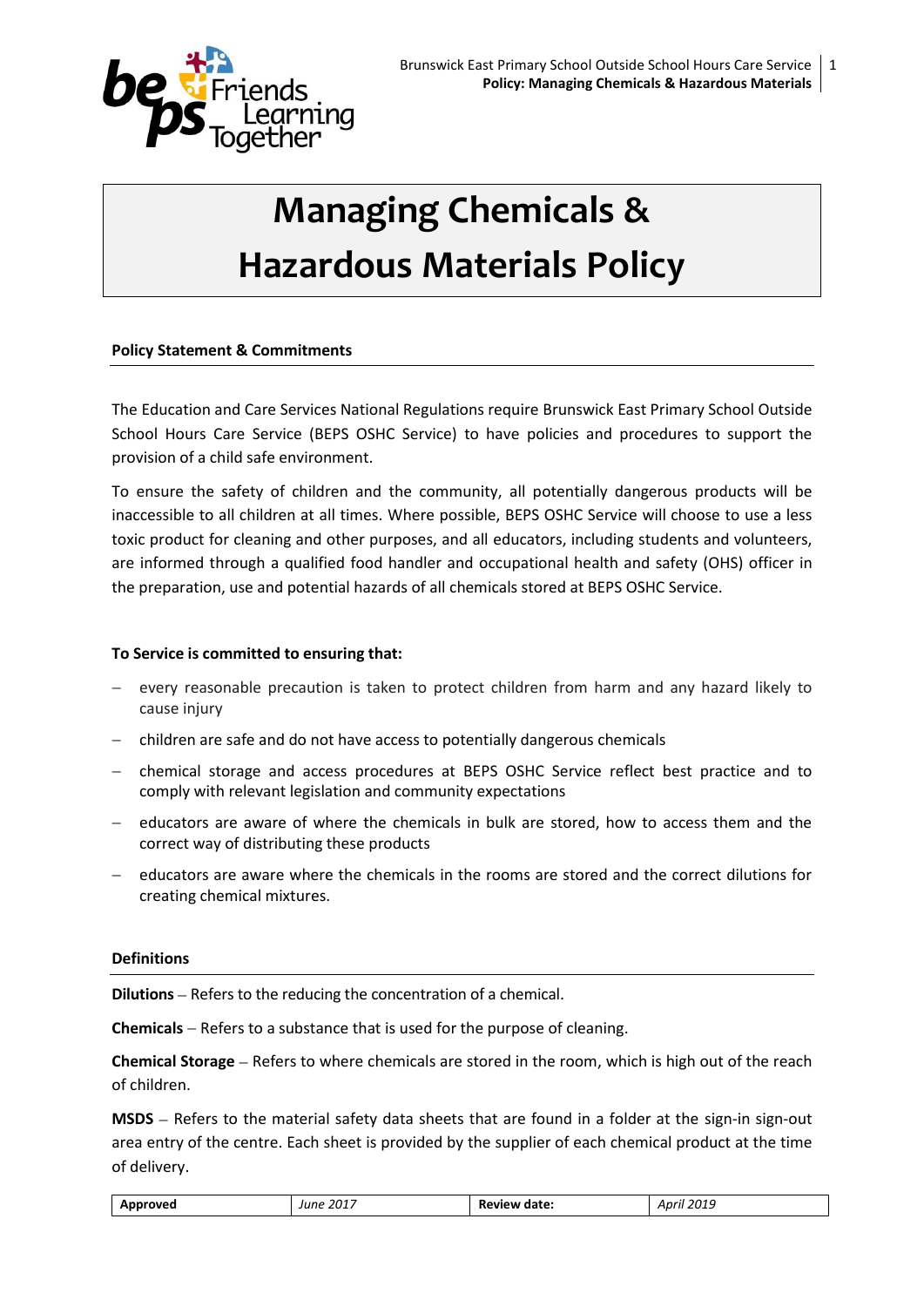**Chemical Register and Risk Assessment** – Refers to the list of chemicals that the centre has on the premises and any safety risk they carry. These are to be found in the folder containing Material Safety Data Sheets, and the Occupational Health and Safety folder which is kept in the chemicals cupboard in the OSHC kitchen.

## **Procedures**

## **Procedures for preventing child access to potentially dangerous products**

- All chemicals, first aid supplies, medicines and cleaning agents are to be stored in their original clearly labelled containers.
- All chemicals, medicines and cleaning agents are stored and kept in the chemical storage cupboard in the OSHC kitchen where they are put immediately after use.
- All chemicals and cleaning agents must have a material data safety sheet (MSDS).
- All chemicals, first aid supplies, medicines and cleaning agents will be stored out of reach of children in a locked cupboard.
- Warning signs are posted on or near storage areas for potentially dangerous products and include a list of those products held.
- Educators will ensure that chemical products are used according to label directions and safety information.
- A first aid action plan on dangerous products is displayed close to the stored hazardous chemicals.
- The phone number for the Poisons Information Centre is displayed beside the telephone and is included on the first aid action plan.

#### **Procedure for minimising the use of toxic products**

Cleaning products and procedures are a source of potentially hazardous chemicals including antimicrobials, solvents, fragrance, surfactants etc. Cleaned surfaces can retain hazardous residues and volatile ingredients are released into the air contributing to indoor air pollution.

Where possible BEPS OSHC Service will try to minimise the use of toxic and dangerous products by adhering to the following guidelines:

- Staff should seek current information from recognised health and safety authorities to assist in minimising the use of toxic and other potentially dangerous products.
- $-$  Staff should liaise with contract cleaners to ascertain if there are less toxic or dangerous products that can be used when cleaning BEPS OSHC Service.
- Staff should seek information from the following environmental groups to support the reduction of toxic product use in BEPS OSHC Service.

| …rover | .2017 | date<br><br>n.<br>_______ | $\mathbf{r}$<br>Anr<br>.<br>-4013 |
|--------|-------|---------------------------|-----------------------------------|
|        |       |                           |                                   |